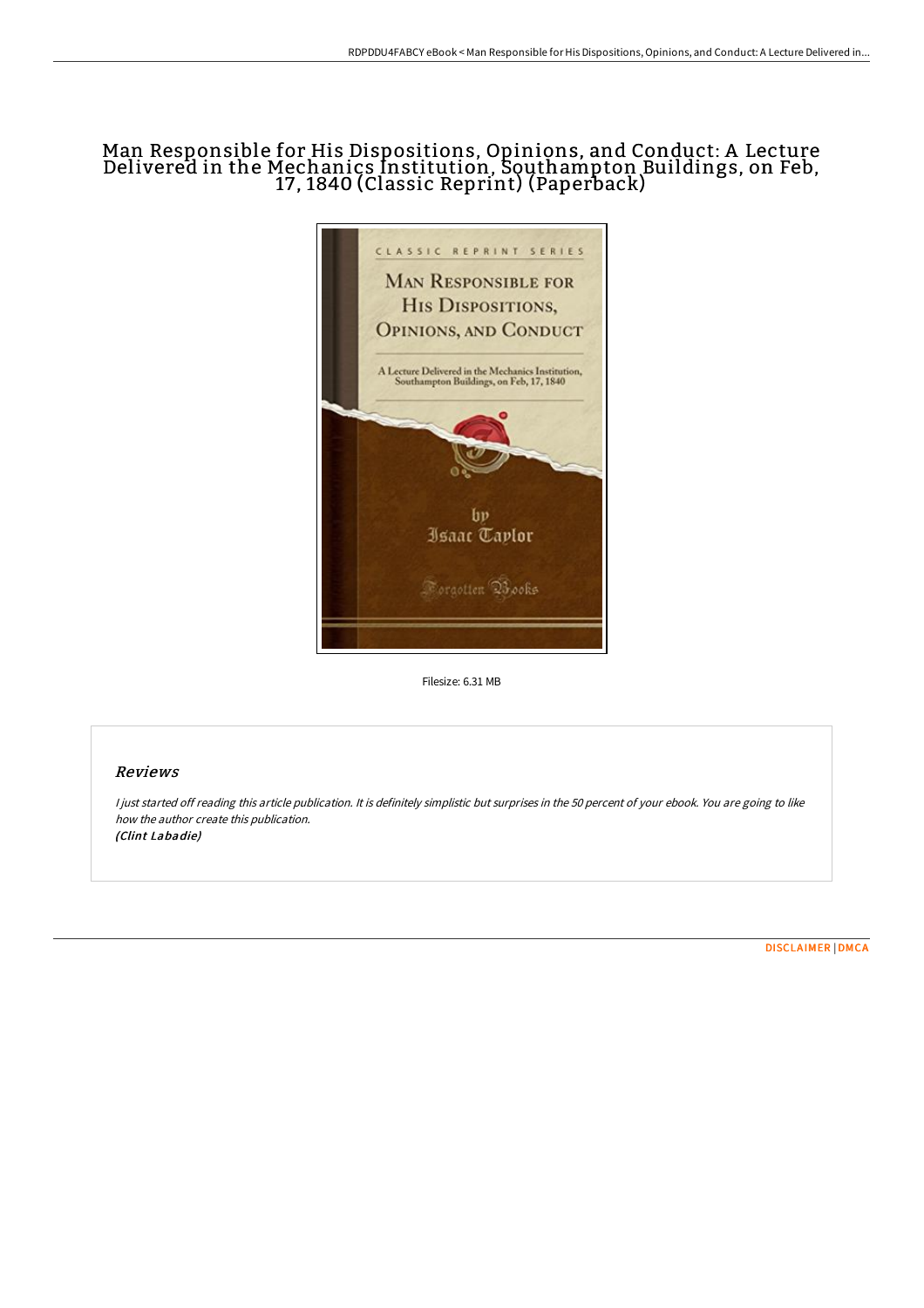### MAN RESPONSIBLE FOR HIS DISPOSITIONS, OPINIONS, AND CONDUCT: A LECTURE DELIVERED IN THE MECHANICS INSTITUTION, SOUTHAMPTON BUILDINGS, ON FEB, 17 , 1840 (CLASSIC REPRINT) (PAPERBACK)



To download Man Responsible for His Dispositions, Opinions, and Conduct: A Lecture Delivered in the Mechanics Institution, Southampton Buildings, on Feb, 17, 1840 (Classic Reprint) (Paperback) eBook, remember to access the hyperlink listed below and save the document or have accessibility to other information which might be in conjuction with MAN RESPONSIBLE FOR HIS DISPOSITIONS, OPINIONS, AND CONDUCT: A LECTURE DELIVERED IN THE MECHANICS INSTITUTION, SOUTHAMPTON BUILDINGS, ON FEB, 17, 1840 (CLASSIC REPRINT) (PAPERBACK) ebook.

Forgotten Books, 2017. Paperback. Condition: New. Language: English . Brand New Book \*\*\*\*\* Print on Demand \*\*\*\*\*. Excerpt from Man Responsible for His Dispositions, Opinions, and Conduct: A Lecture Delivered in the Mechanics Institution, Southampton Buildings, on Feb, 17, 1840 Aristotle may have taught a false system of the universe, and Plato may have dreamed in politics and morals; but can we turn over the pages of a greek lexicon, and affect to doubt whether the greek mind was of philosophic cast? With the greek language before us, in its mere words and idioms, we want no historians, we want no poets, we want no marbles, we want no temples, to assure us that the race of men using that tongue, were, in mind and taste, all that historians, poets, marbles, temples, show them to have been. And it deserves particularly to be noted, that, while the languages of civilized races at large furnish evidence on all points touching man s nature, physical, intellectual, and moral, so those especial refinements, which characterize this or that language, and which have resulted from the eminent attainments of the people using it, serve to exhibit that one rudiment of human nature, as we might say magnified, and its inner structure expanded. It is not in the rude speech of nomadic hordes, or in the talk of the fish-eaters of a deso late shore, that we are to look for the record of the genuine rudiments of human nature; but rather in the copiousnessof tongues which have conveyed the choicest refinements of those rudiments. Were it questioned whether man be an imaginative being, formed to catch analogies, and to be charmed with resem blance; three-fourths of every language, barbarous or civilized, attests the fact; nor is this evidence touched by any instances of what...

Read Man Responsible for His Dispositions, Opinions, and Conduct: A Lecture Delivered in the Mechanics Institution, [Southampton](http://www.bookdirs.com/man-responsible-for-his-dispositions-opinions-an.html) Buildings, on Feb, 17, 1840 (Classic Reprint) (Paperback) Online

Download PDF Man Responsible for His Dispositions, Opinions, and Conduct: A Lecture Delivered in the Mechanics Institution, [Southampton](http://www.bookdirs.com/man-responsible-for-his-dispositions-opinions-an.html) Buildings, on Feb, 17, 1840 (Classic Reprint) (Paperback)